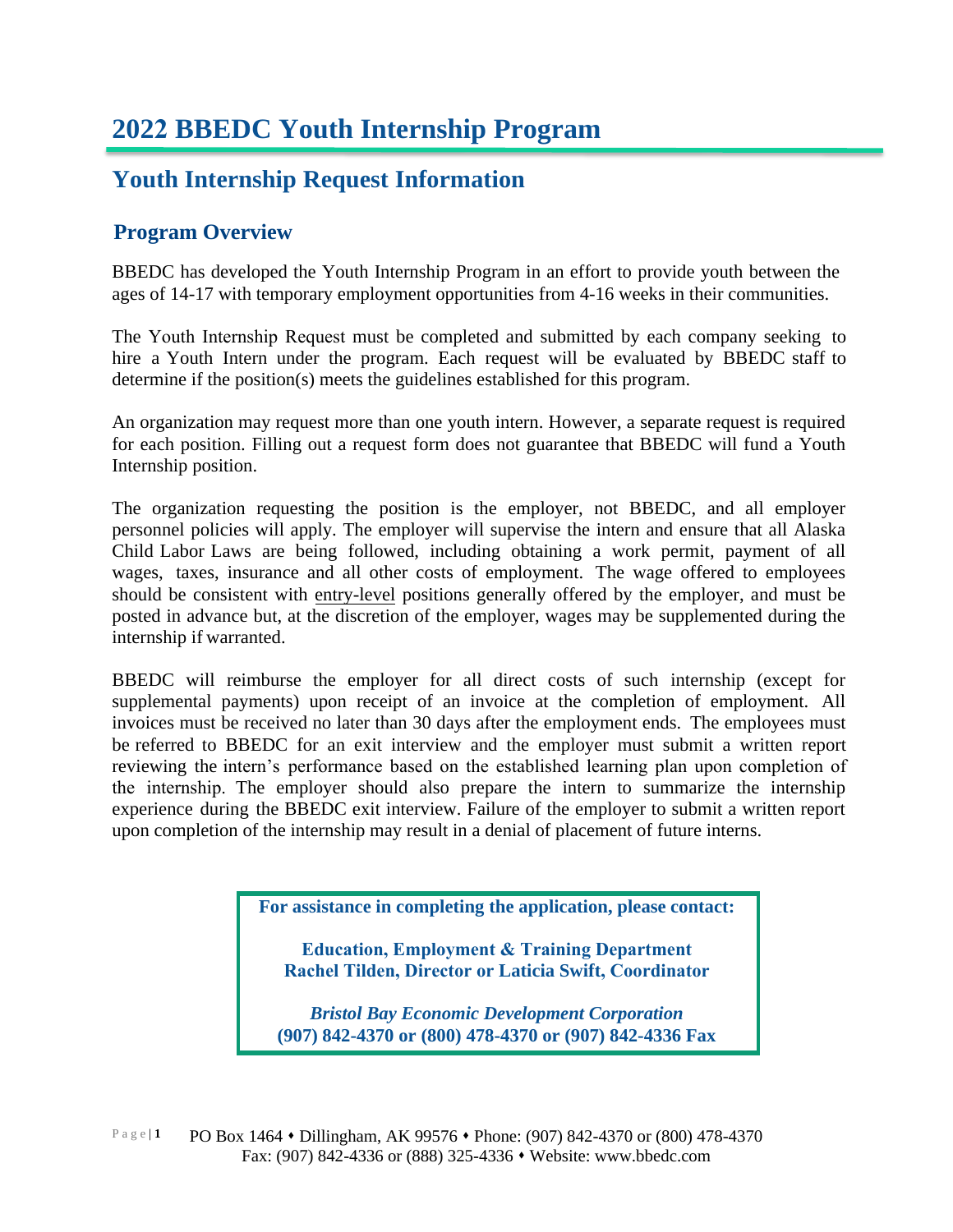### **Program Requirements**

- A. A separate budget that is reasonably detailed for the scope of the internship is required. The suggested rates of pay offered are to be entry-level wages. *(Complete Employment Budget Worksheet for the budget.)*
- B. The application proposal must include a reasonably detailed separate job description and duration of the internship (start & ending dates). Youth Internships will be 4 to 16 weeks in duration.
- C. The entity receiving the internship must identify an internship supervisor. The internship supervisor must be someone working with the intern on a daily basis and following all applicable child labor laws. BBEDC will require that Youth Interns be supervised at all times.
- D. BBEDC will advertise internship positions in the community they are to take place, and others if applicable.
- E. BBEDC will work in cooperation with the partner organization to develop an agreement to define BBEDC and the partnering entity's responsibilities, wages and reporting requirements prior to employee recruitment.
- F. Within the first week of hire and at the completion of employment, the BBEDC Work-Based Learning plan must be completed and submitted to BBEDC.
- G. Employer must submit high resolution pictures of the Youth Intern performing job duties to BBEDC with final report.

**Note: Applicants in default in any BBEDC programs are no longer eligible to participate in additional BBEDC programs or services until fully compliant.**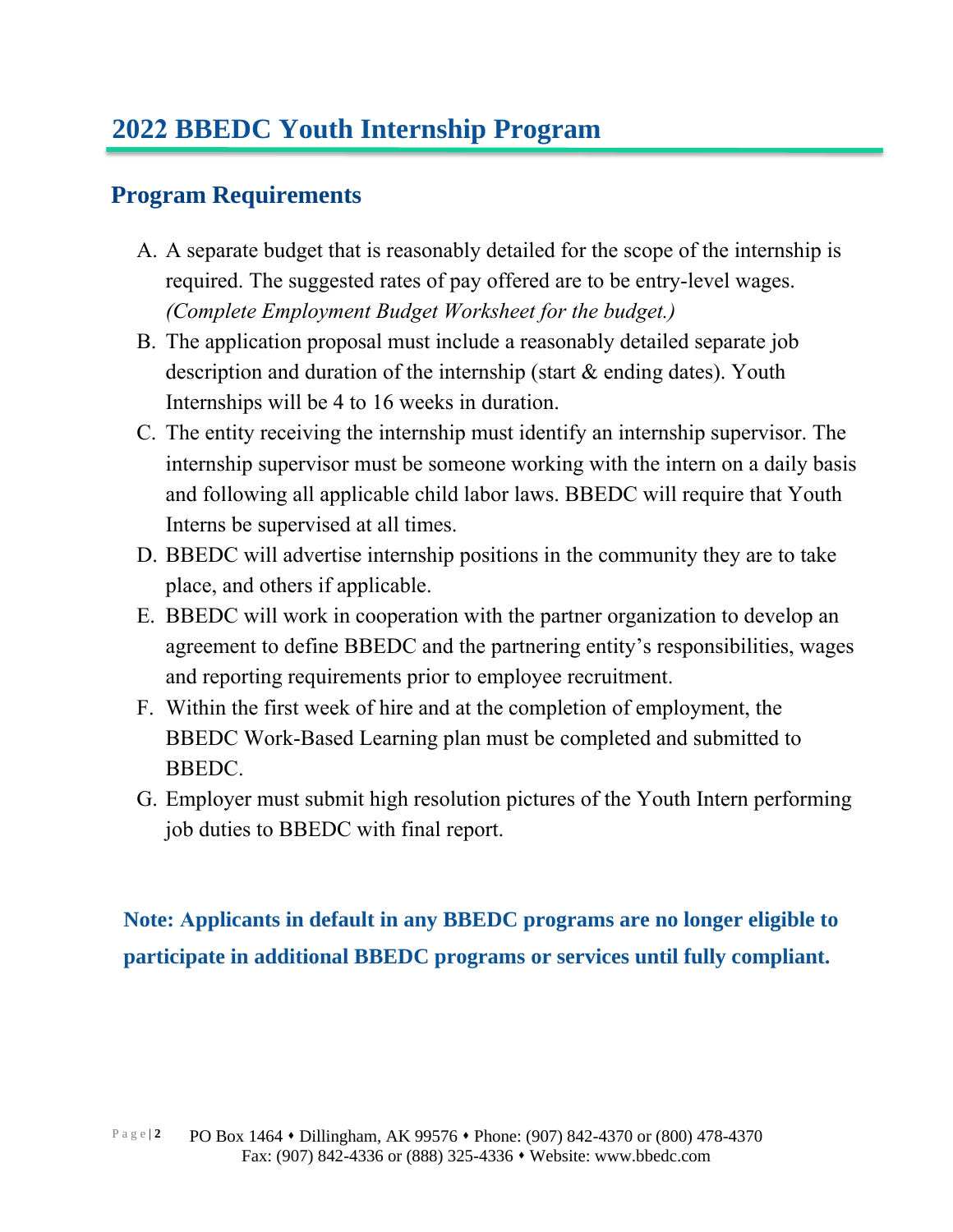## **2022 BBEDC Youth Internship Request**

| General Liability Coverage: Coverage Amount and Name of Insurer)                                                  |
|-------------------------------------------------------------------------------------------------------------------|
|                                                                                                                   |
| How did you learn about this program?                                                                             |
| Liaison Website BBEDC Program Other (Describe Other)<br><b>Application Questions</b><br><b>Staff</b><br>Directory |
| 1. What type of youth internship are you proposing?                                                               |
|                                                                                                                   |
|                                                                                                                   |
|                                                                                                                   |
| Have you had a youth internship in the past? If so, please describe the internship.<br>2.                         |
|                                                                                                                   |
|                                                                                                                   |
|                                                                                                                   |
|                                                                                                                   |

PO Box 1464 • Dillingham, AK 99576 • Phone: (907) 842-4370 or (800) 478-4370 Fax: (907) 842-4336 or (888) 325-4336 ⬧ Website: www.bbedc.com P a g e | **3**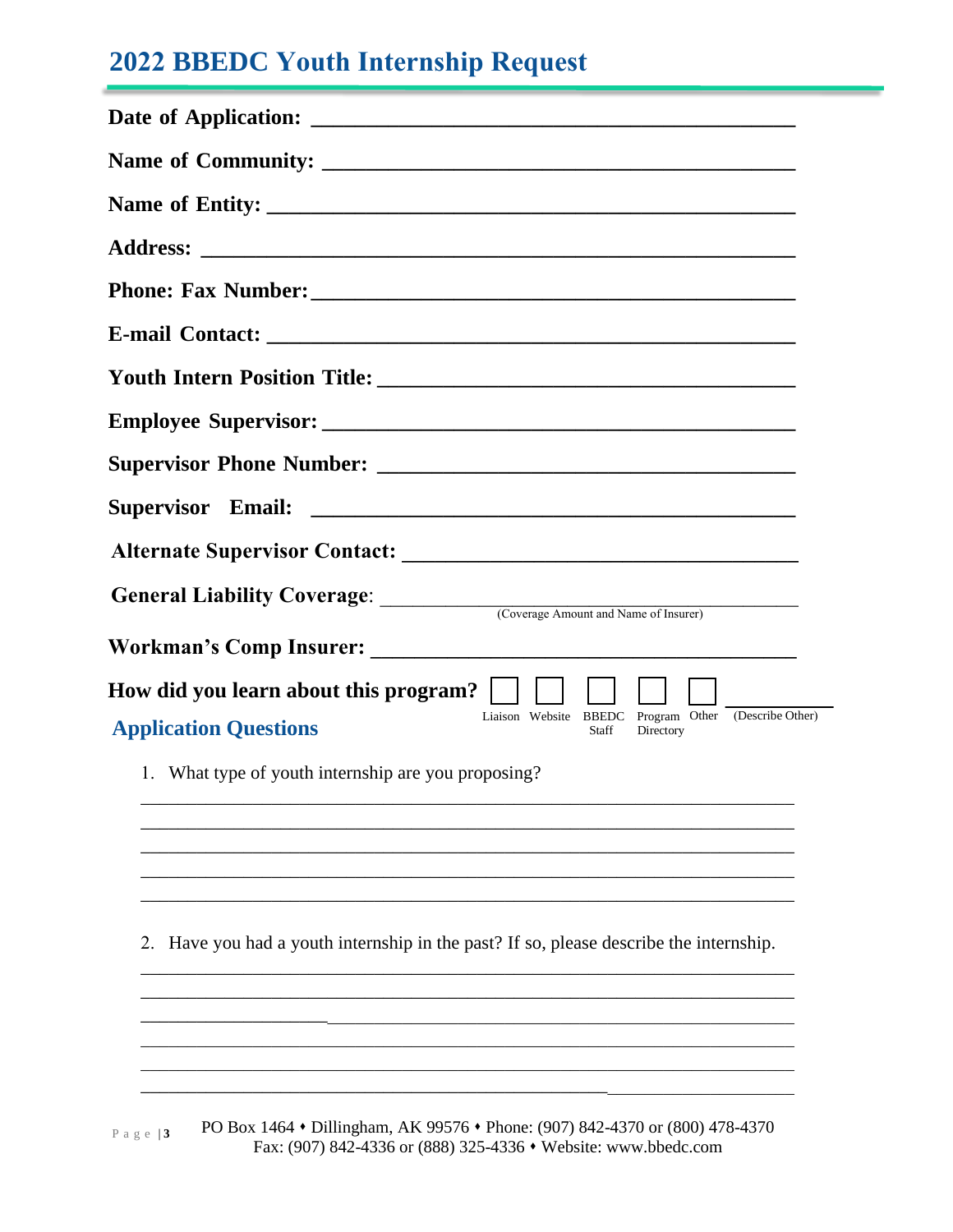3. Brief description of the intern's basic job duties?

4. What skills or training will the youth intern learn as part of the internship?

5. Provide a detailed timeline & projected cost of the internship. This should include wages per hour, and any other cost associated with the internship that BBEDC would be expected to provide.

6. Why did you apply for this program and how will it assist you?

PO Box 1464 • Dillingham, AK 99576 • Phone: (907) 842-4370 or (800) 478-4370 Fax: (907) 842-4336 or (888) 325-4336 • Website: www.bbedc.com